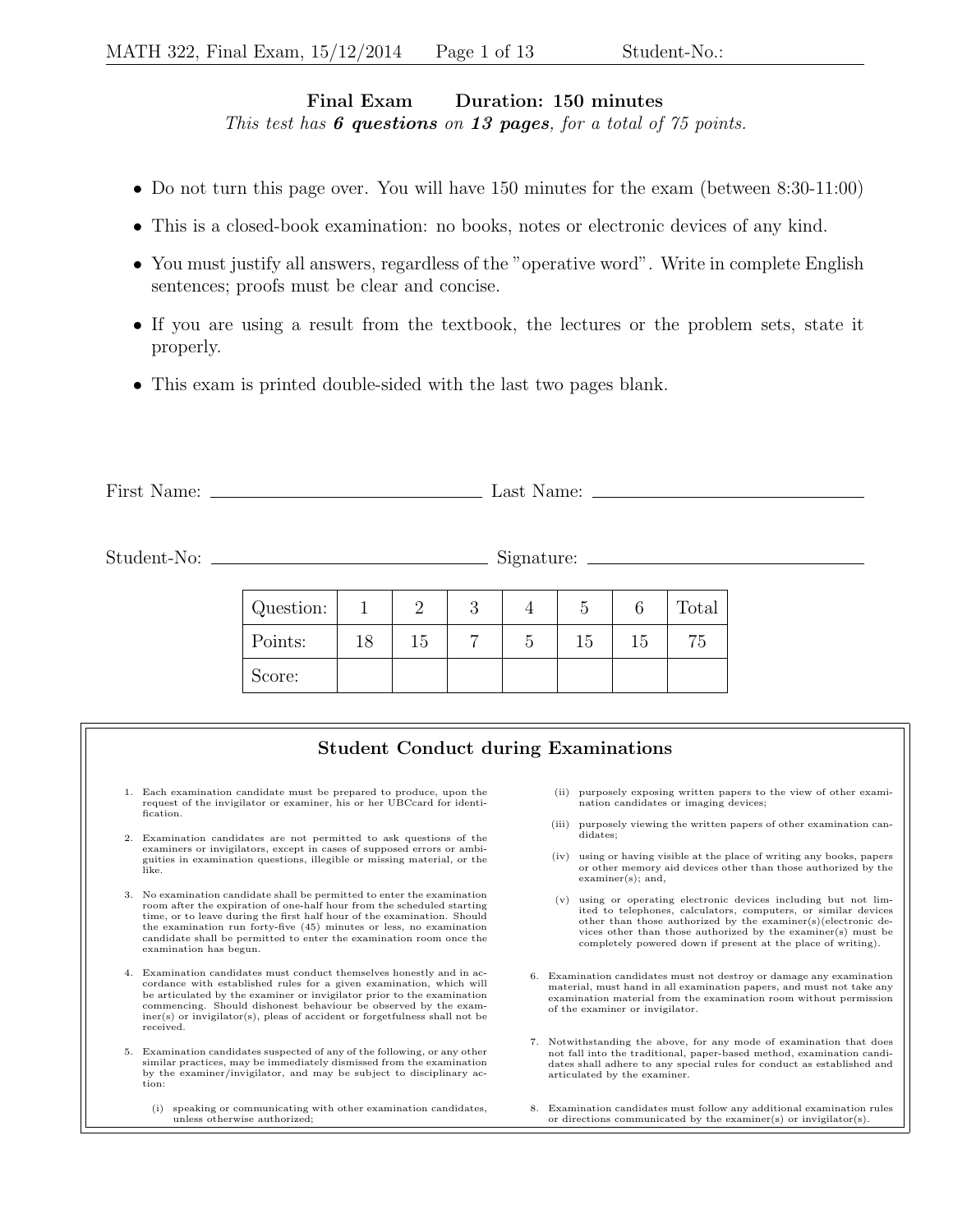$\boxed{3 \text{ marks}}$  1. (a) Define a *subgroup* of a group.

 $\boxed{3 \text{ marks}}$  (b) Let G a group, H, K subgroup of G. Show that the intersection  $H \cap K$  is a subgroup of G as well.

3 marks (c) Given two positive integers n, m with  $m|n$  construct a group G with a subgroup H of orders  $n$ ,  $m$  respectively.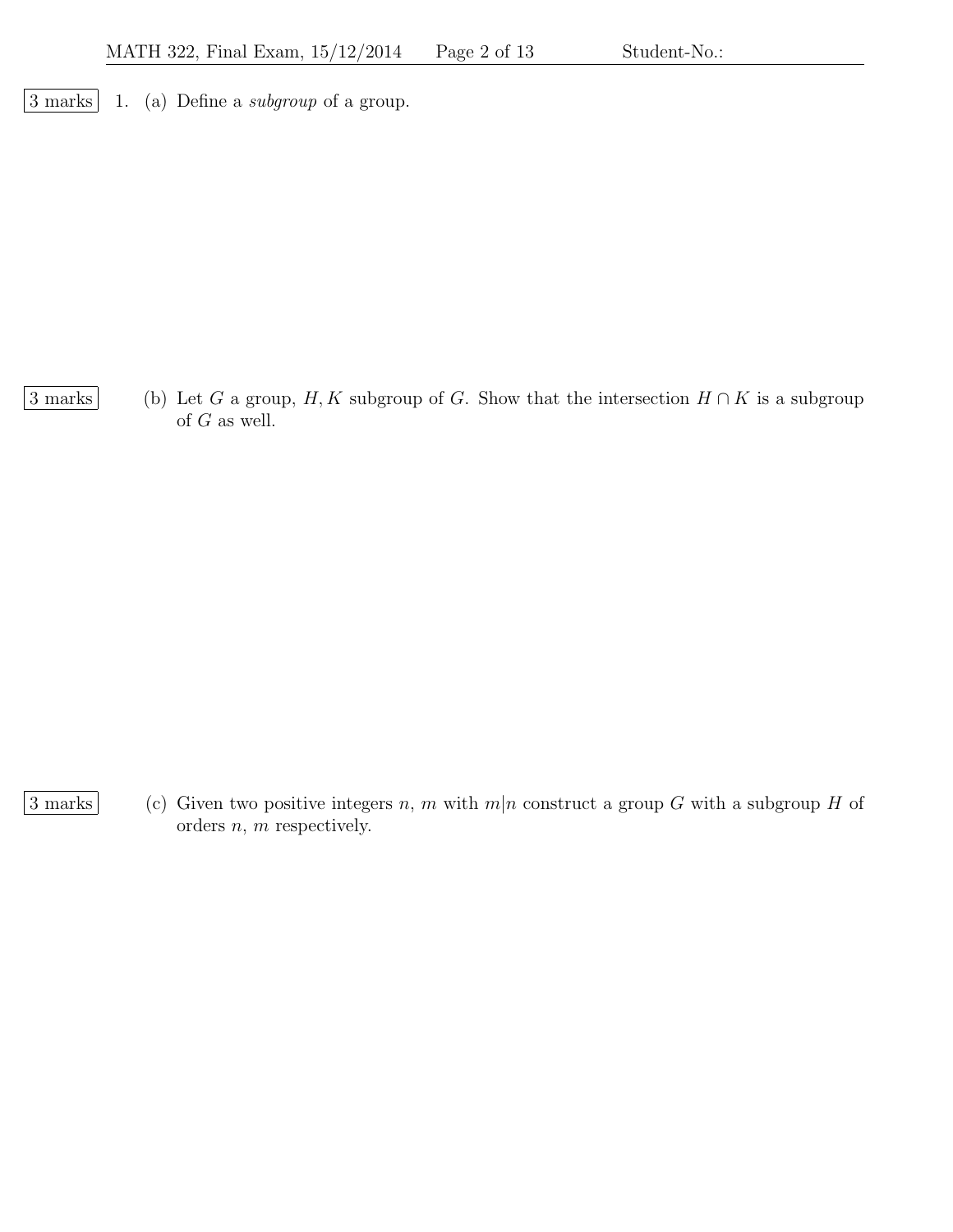3 marks (d) Let  $H = \langle r \rangle$  be a cyclic group, and let  $g, h \in H$ . Show that one of  $g, h, gh^{-1}$  is a square in H (an element of the form  $x^2$ ).

3 marks (e) Let  $n \geq 10$  and let  $\alpha \in S_n$  be an element of order 6. What are the possible cycle structures of  $\alpha$  ?

3 marks (f) List the abelian groups of order 56.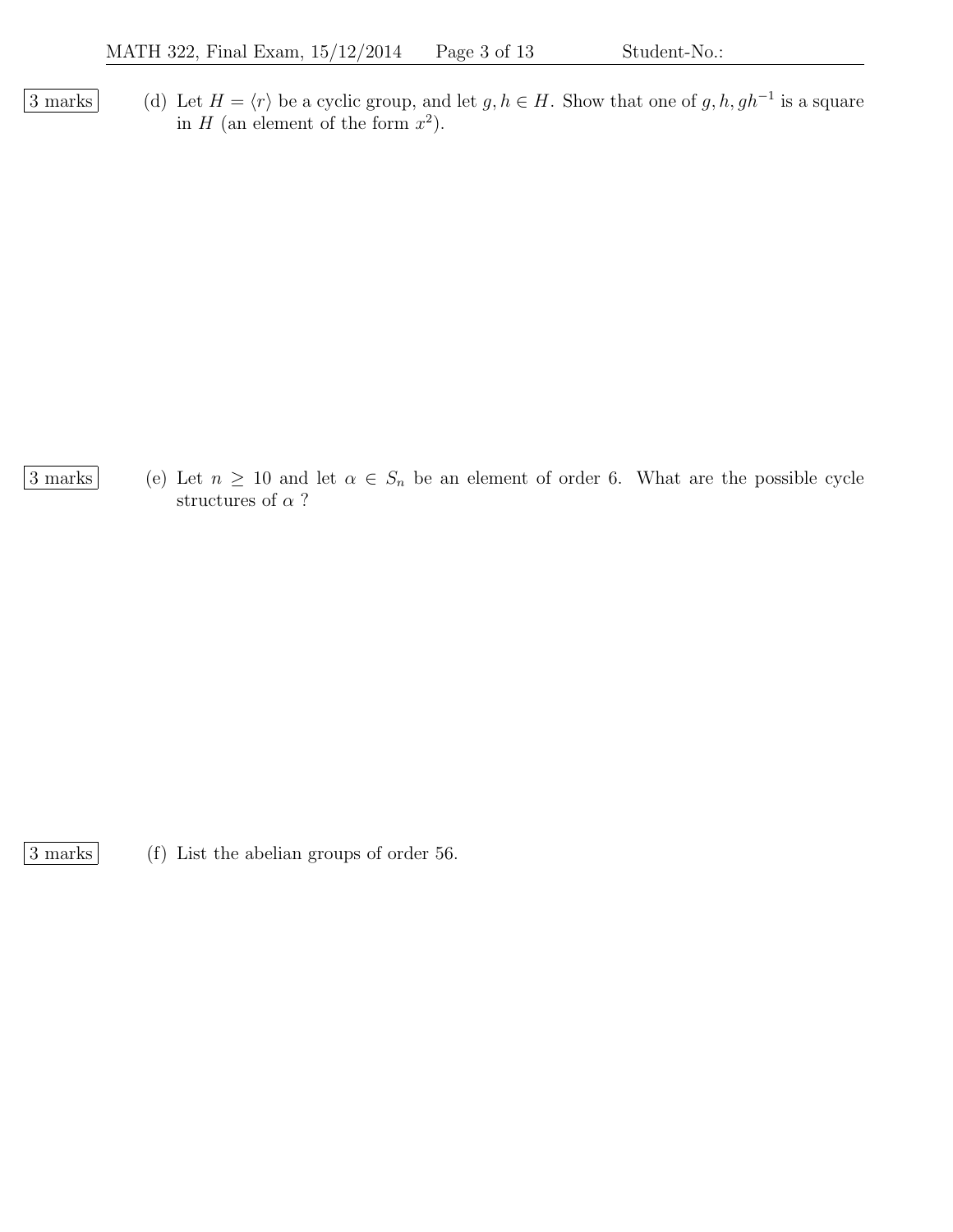2. Let G be a group,  $S\subset G$  a subset.

 $\boxed{5 \text{ marks}}$  (a) Let  $g \in G$ . Show that the subgroup  $\langle S \rangle$  generated by S satisfies  $\overline{1}$ 

$$
g\langle S\rangle g^{-1} = \langle gSg^{-1}\rangle
$$

 $\boxed{5 \text{ marks}}$  (b) Suppose that all the elements of S commute with each other. Show that  $\langle S \rangle$  is abelian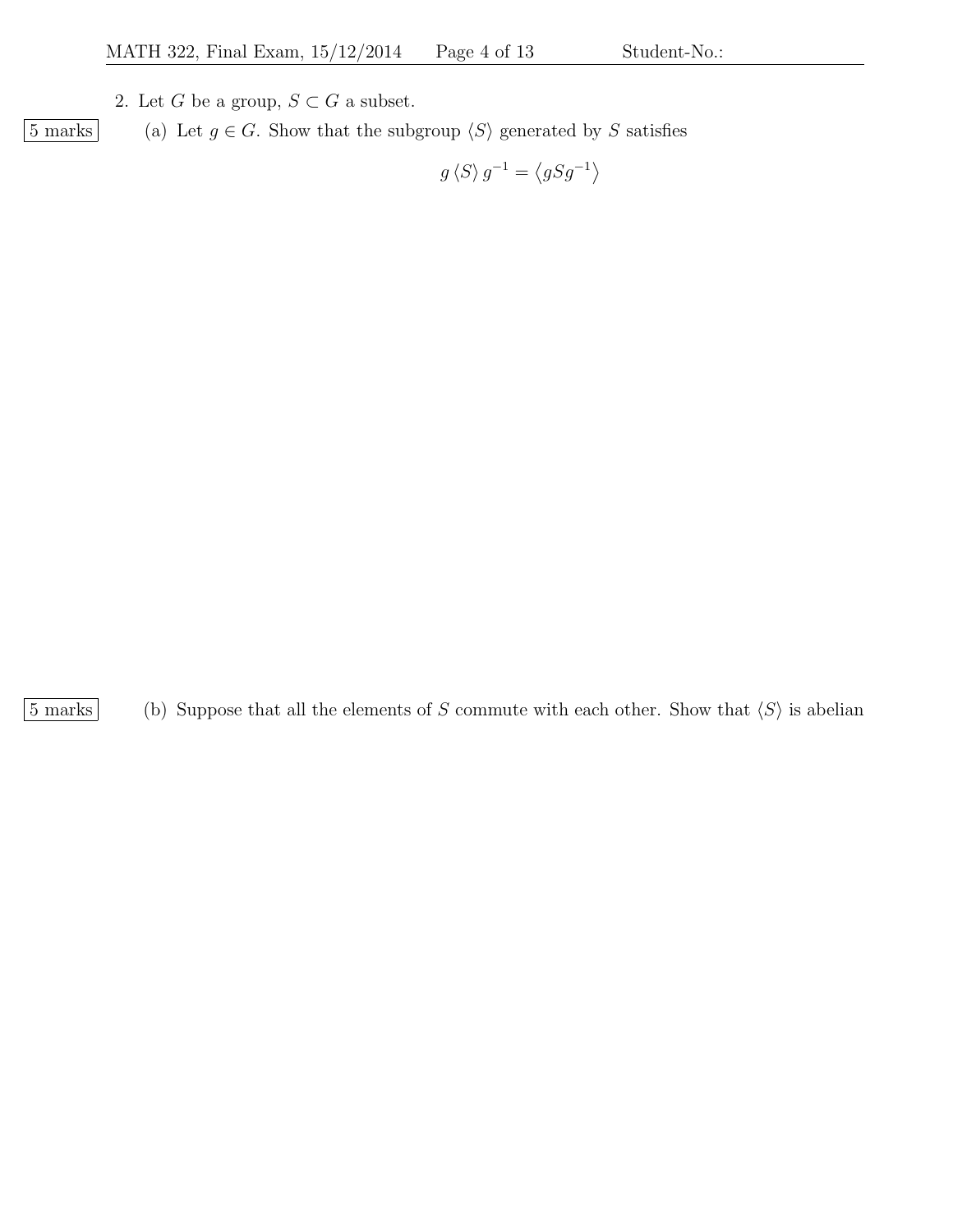$\boxed{5 \text{ marks}}$  (c) Suppose that  $G/Z(G)$  is cyclic. Show that  $G = Z(G)$  (hint: use part (b))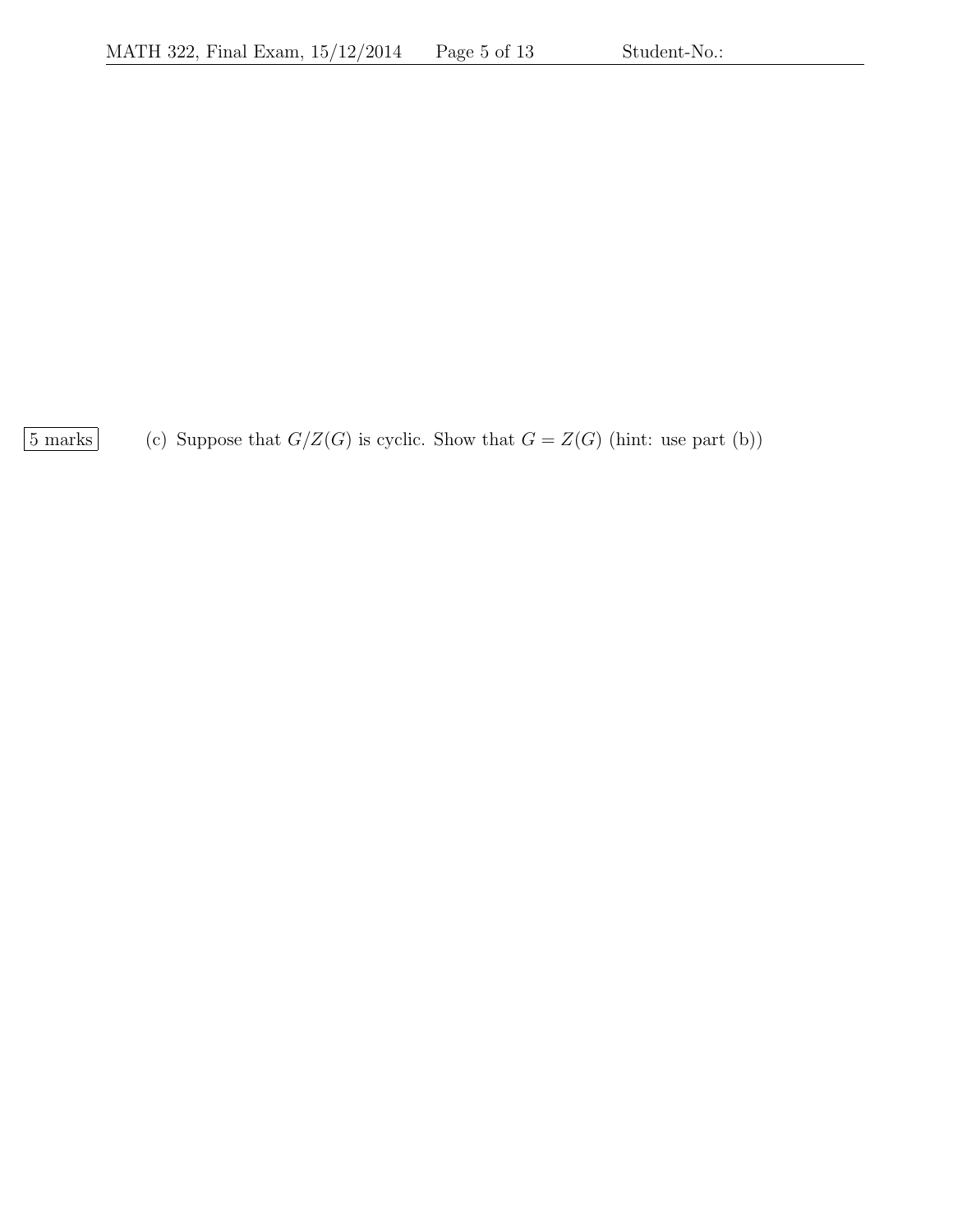$\boxed{7 \text{ marks}}$  3. Let the group G act transitively on the set X, and let  $N \triangleleft G$  be a normal subgroup. Show that any two  $N\mbox{-orbits}$  in  $X$  have the same cardinality.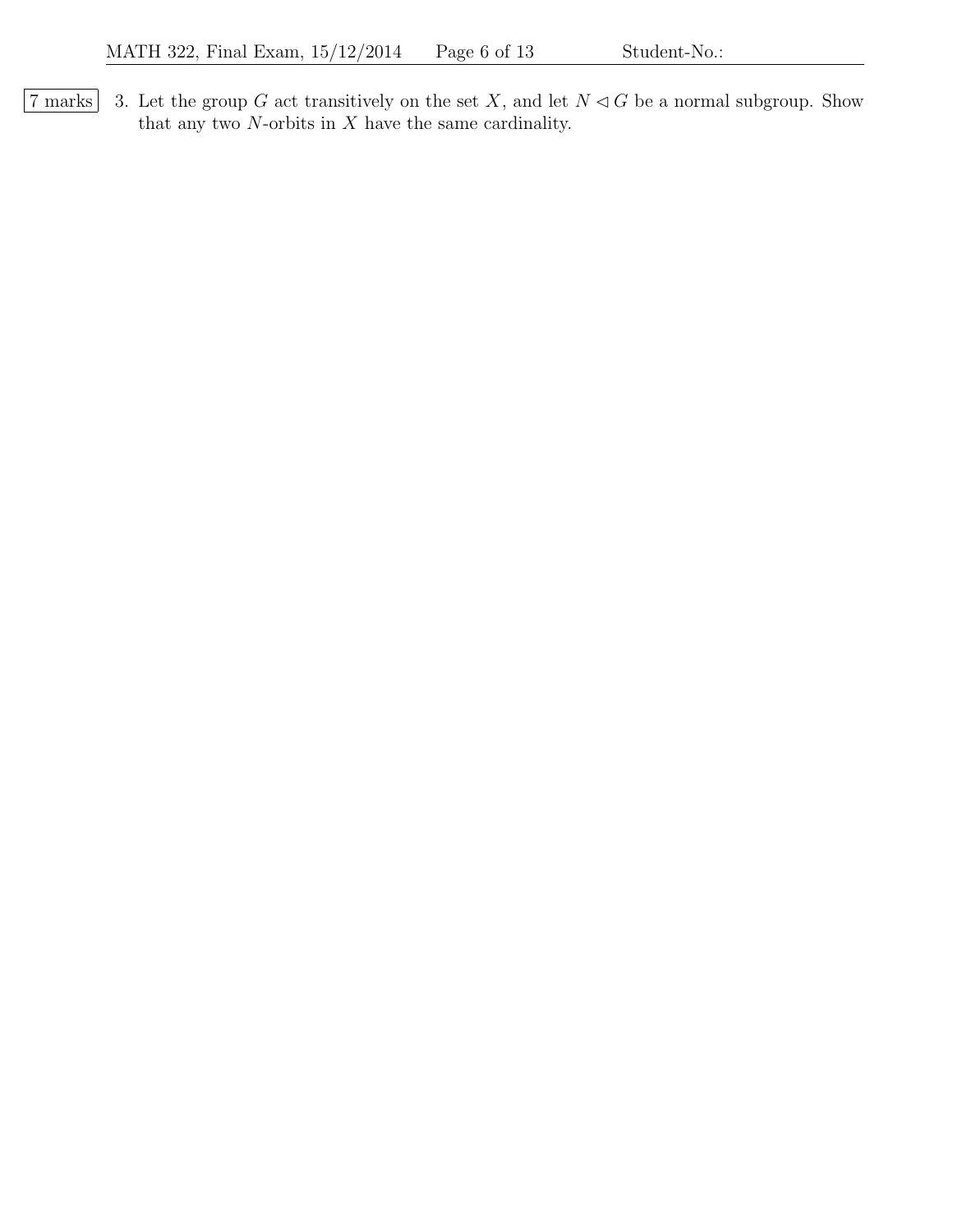$\boxed{5 \text{ marks}}$  4. Let G be a group of order 12. Show that either  $G \simeq A_4$  or  $G \simeq N \rtimes H$  where N has order  $3, H$  has order 4.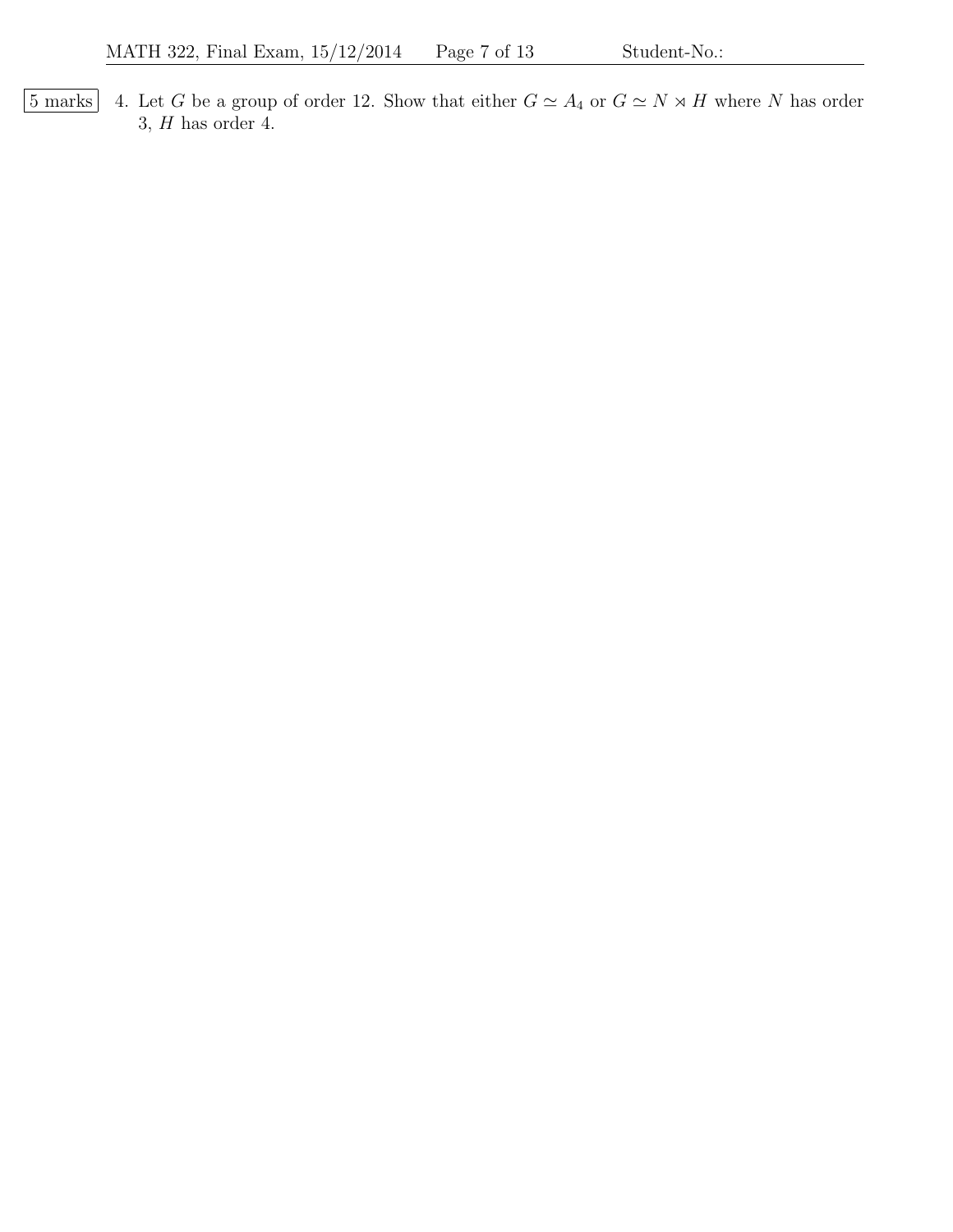- 5. Let G be a group of order  $987 = 3 \cdot 7 \cdot 47$ .
- $\boxed{6 \text{ marks}}$  (a) Show that G has a unique subgroup of order 47, and that this subgroup is central.
- 3 marks (b) Construct two non-isomorphic groups of order 987.
- 6 marks (c) Classify the groups of order 987.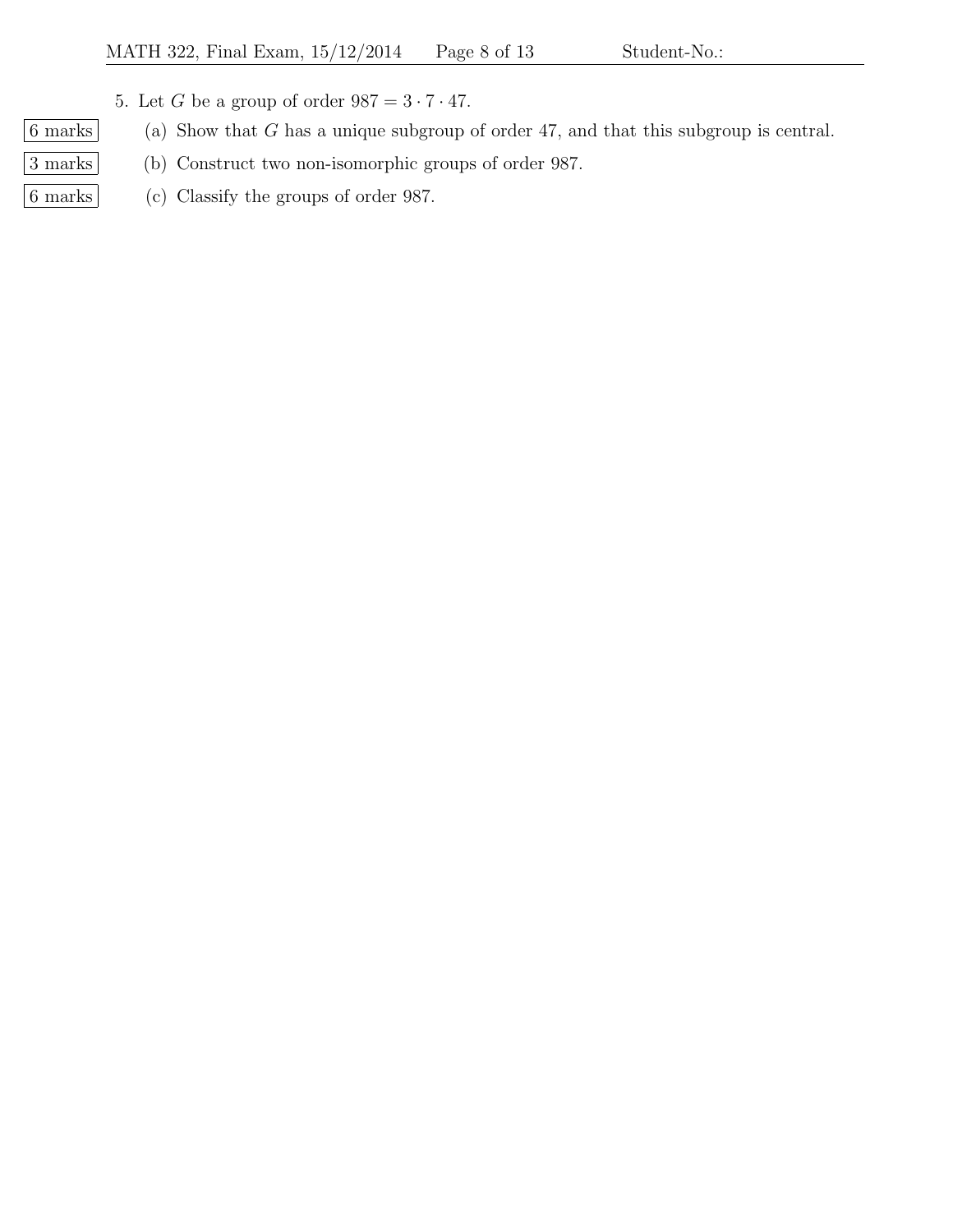This page has been left blank for your workings and solutions.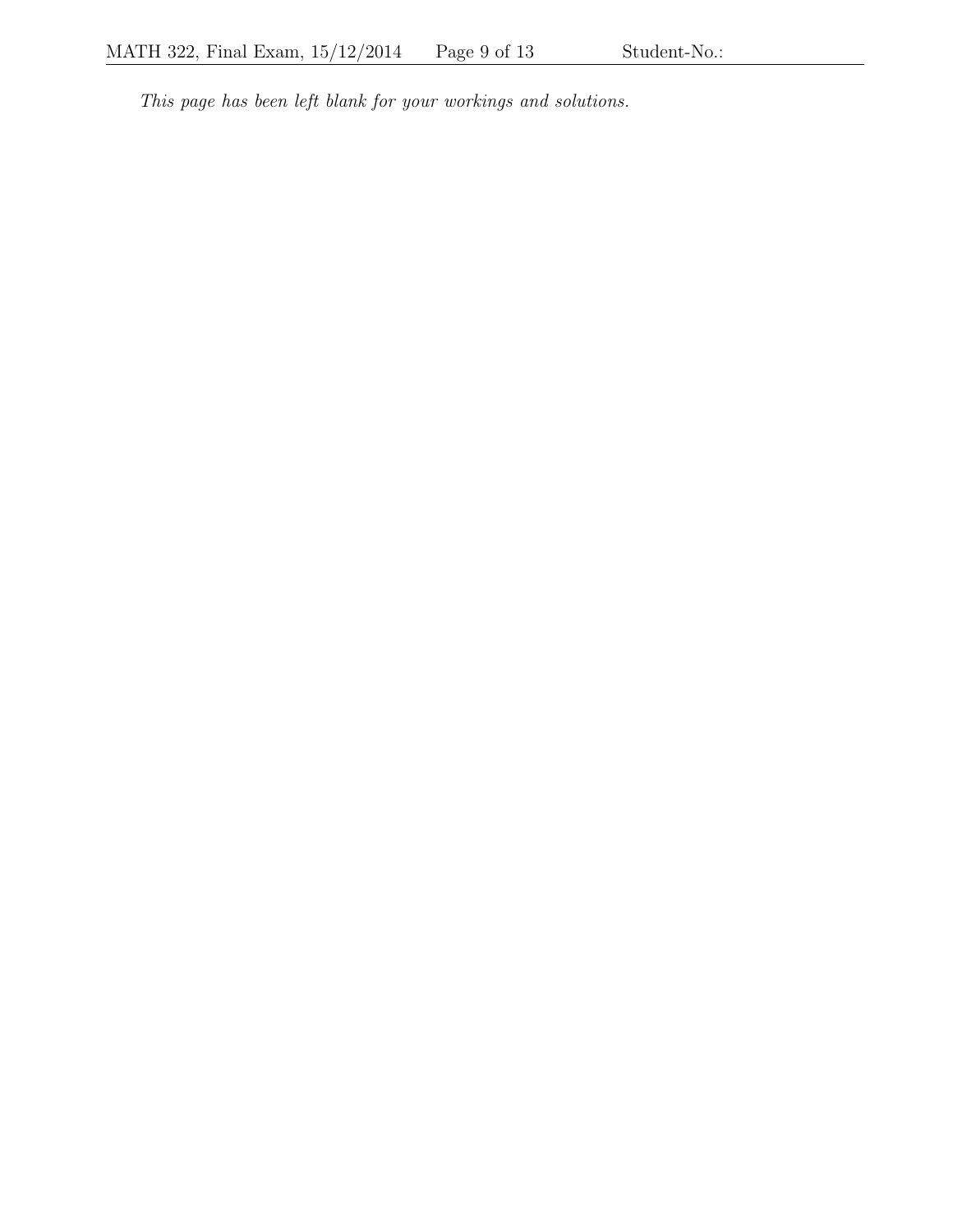- 6. For a group G and subsets  $A, B \subset G$  let  $[A, B]$  denote the subgroup generated by all commutators  $[a, b] = aba^{-1}b^{-1}$  where  $a \in A, b \in B$ .
- 5 marks (a) Let  $N \lhd G$ ,  $A \subset G$ . Show that the image of A in  $G/N$  is central in  $G/N$  if and only if  $[G, A] \subset N$ .

5 marks (b) Define a chain of subgroups by  $G_0 = G$  and  $G_{n+1} = [G, G_n]$  (e.g.  $G_1 = [G, G]$  is the derived subgroup, but this is not the derived series). Show that each  $G_n$  is normal and that  $G_n \supset G_{n+1}$ .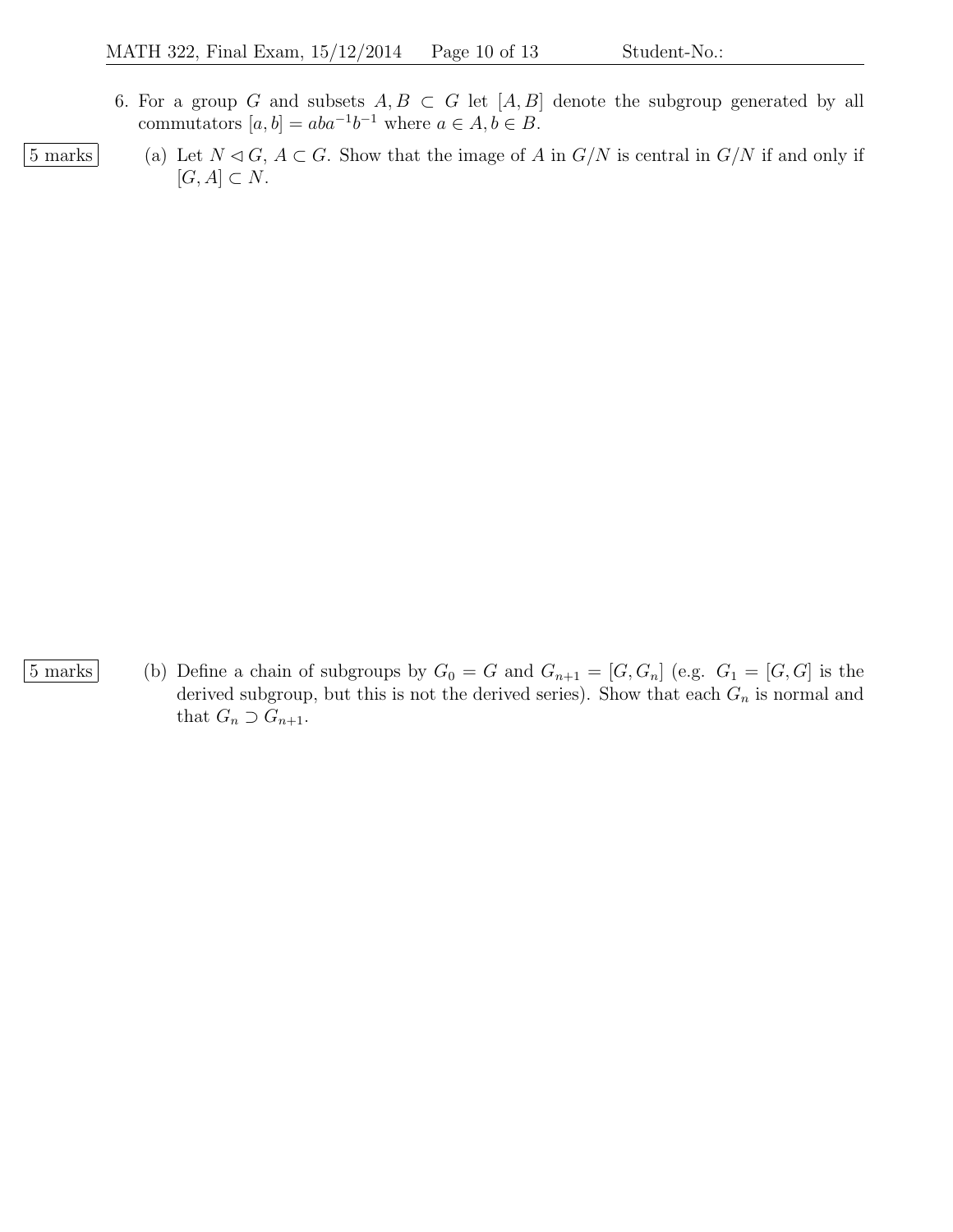5 marks (c) Suppose that the image of  $S \subset G$  by the quotient map generates  $G/G_1$ . Show that the image of S generates  $G/G_n$  for all n.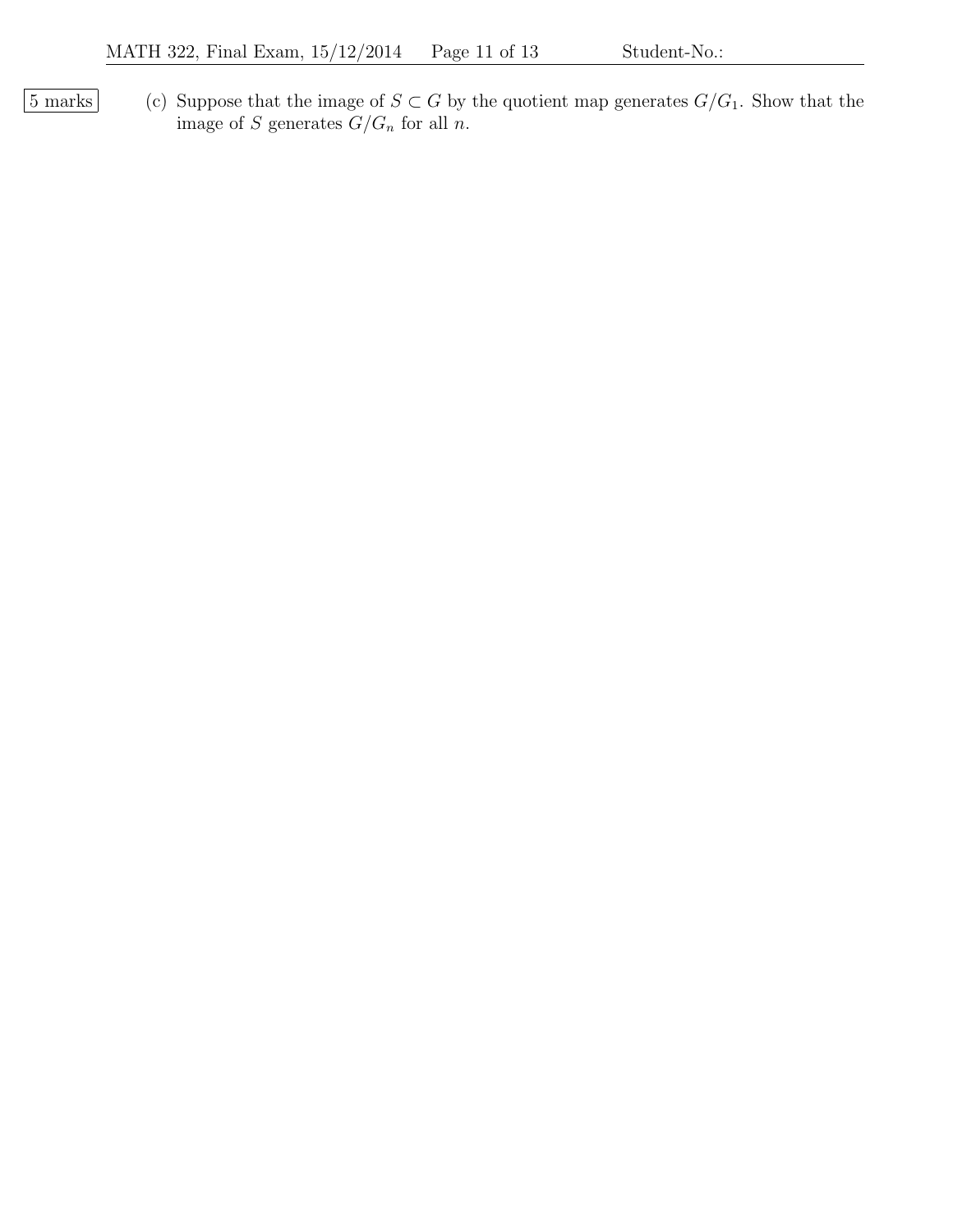This page has been left blank for your workings and solutions.